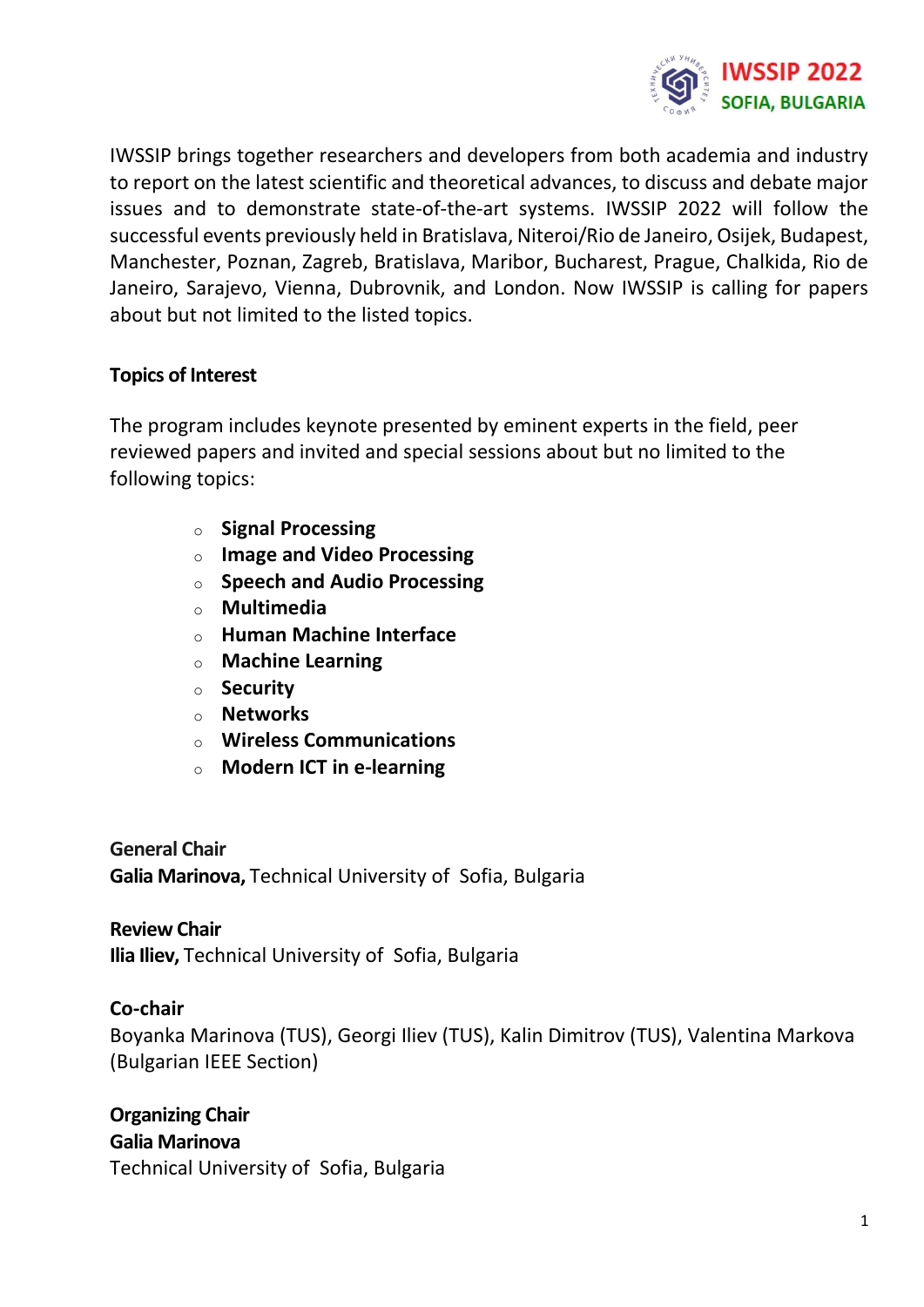

#### **Committees**

| <b>Program Committee</b>                       | <b>Steering Committee</b>                    | <b>Review Committee</b>                        |
|------------------------------------------------|----------------------------------------------|------------------------------------------------|
| <b>Narcis Behlilovic (B&amp;H)</b>             | <b>Aura Conci (Brazil)</b>                   | <b>Adriana Borodjieva (BG)</b>                 |
| $\circ$<br><b>Aura Conci (Brazil)</b>          | $\circ$<br>Mislav Grgic (Croatia)<br>$\circ$ | $\circ$<br>Alexander Bekyarski (BG)<br>$\circ$ |
| $\circ$<br>Jan Cornelis (Belgium)              | Sonja Grgic (Croatia)<br>$\circ$             | <b>Bernd Eichberger (AT)</b><br>$\circ$        |
| $\circ$<br>Žarko Čučej (Slovenia)<br>$\circ$   | Fabiana Leta (Brazil)<br>$\circ$             | Boyanka Nikolova (BG)<br>$\circ$               |
| Marek Domański (Poland)<br>$\circ$             | Panos Liatsis (United Arab<br>$\circ$        | Cesar Lezcano Villanueva (PY)<br>$\circ$       |
| Touradj<br>$\circ$                             | Emirates)                                    | Daniela Borissova (BG)<br>$\circ$              |
| Ebrahimi (Switzerland)                         | Pavol Podhradsky (Slovakia)<br>$\circ$       | Denitsa Kireva (BG)<br>$\circ$                 |
| Dušan Gleich (Slovenia)<br>$\circ$             | Snjezana Rimac-Drlje (Croatia)<br>$\circ$    | <b>Edmond Hajrizi (AT)</b><br>$\circ$          |
| Tomasz Grajek (Poland)<br>$\circ$              | Gregor Rozinaj (Slovakia)<br>$\circ$         | Georgi Iliev (BG)<br>$\circ$                   |
| Mislav Grgić (Croatia)<br>$\circ$              | Markus Rupp (Austria)<br>$\circ$             | Giorgi Iashvili (GE)<br>$\circ$                |
| Sonja Grgić (Croatia)<br>$\circ$               | Radoslav Vargic (Slovakia)<br>$\circ$        | <b>Hristomir Yordanov (BG)</b><br>$\circ$      |
| Yo-Sung Ho (Korea)<br>$\circ$                  | Branka Zovko-Cihlar (Croatia)<br>$\circ$     | Ilia Iliev (BG)<br>$\circ$                     |
| Ebroul Izquierdo (UK)<br>$\circ$               |                                              | Jaroslav Venjarski (SK)<br>$\circ$             |
| <b>Dimitrios Karras (Greece)</b><br>$\circ$    |                                              | Juraj Kacur (SK)<br>$\circ$                    |
| Aggelos Katsaggelo (USA)<br>$\circ$            |                                              | <b>Kalin Dimitrov (BG)</b><br>$\circ$          |
| Erich Leitgeb (Austria)<br>$\circ$             |                                              | Leonid Kirilov (BG)<br>$\circ$                 |
| Fabiana Leta (Brazil)<br>$\circ$               |                                              | Mansi Bhatnagar (SK)<br>$\circ$                |
| Panos Liatsis (United Arab<br>$\circ$          |                                              | Martin Rakus (SK)<br>$\circ$                   |
| Emirates)                                      |                                              | <b>Nicole Christoff (BG)</b><br>$\circ$        |
| Ratislav Lukac (Canada)<br>$\circ$             |                                              | Olena Osharovska (UA)<br>$\circ$               |
| Galia Marinova (Bulgaria)<br>$\circ$           |                                              | Rodrigo Veras (BR)<br>$\circ$                  |
| Marta Mrak (United Kingdom)<br>$\circ$         |                                              | Sergii Khlamov (UA)<br>$\circ$                 |
| Peter Planinšič (Slovenia)<br>$\circ$          |                                              | Snejana Pleshkova-<br>$\circ$                  |
| Pavol Podhradsky (Slovakia)<br>$\circ$         |                                              | Bekyarska (BG)                                 |
| Snježana Rimac-Drlje (Croatia)<br>$\circ$      |                                              | <b>Stanio Kolev (BG)</b><br>$\circ$            |
| <b>Gregor Rozinaj (Slovakia)</b><br>$\circ$    |                                              | <b>Stefan Mocanu (RO)</b><br>$\circ$           |
| Markus Rupp (Austria)<br>$\circ$               |                                              | <b>Tihomir Brusev (BG)</b><br>$\circ$          |
| Ángel Sánchez Calle (Spain)<br>$\circ$         |                                              | Valentina Markova (BG)<br>$\circ$              |
| <b>Martin Slanina (Czech</b><br>$\circ$        |                                              | Vassil Guliahki (BG)<br>$\circ$                |
| Republic)                                      |                                              | Vivek Dwivedi (SK)<br>$\circ$                  |
| Ryszard Stasiński (Poland)<br>$\circ$          |                                              | Volodymyr Pyliavskyi (UA)<br>$\circ$           |
| Boris Šimak (Czech Republic)<br>$\circ$        |                                              | <b>Werner Weselak (AT)</b><br>$\circ$          |
| Rodica Tuduce (Romania)<br>$\circ$             |                                              | Yevgeniya Sulema (UA)<br>$\circ$               |
| Ján Turán (Slovakia)<br>$\circ$                |                                              | <b>Zdravka Simeonov (BG)</b><br>$\circ$        |
| <b>Stamatis Voliotis (Greece)</b><br>$\circ$   |                                              | Zhilbert Tafa (ME)<br>$\circ$                  |
| Krzysztof Wajda (Poland)<br>$\circ$            |                                              |                                                |
| <b>Theodore Zahariadis (Greece)</b><br>$\circ$ |                                              |                                                |
| Branka Zovko-Cihlar (Croatia)<br>$\circ$       |                                              |                                                |
| Radoslav Vargic (Slovakia)<br>$\circ$          |                                              |                                                |
|                                                |                                              |                                                |
|                                                |                                              |                                                |
|                                                |                                              |                                                |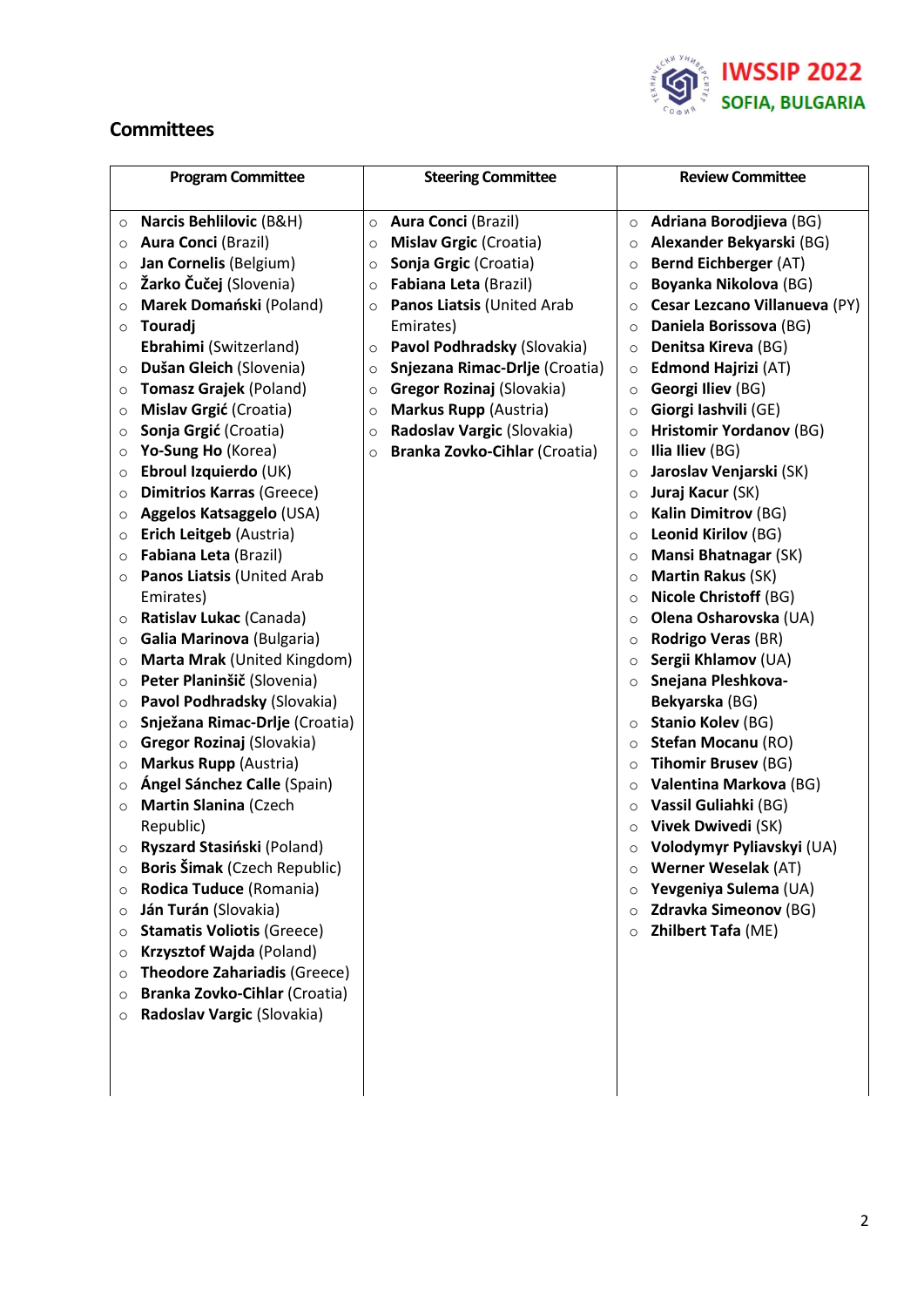

# **Program for IWSSIP'2022**

June 01-03 2022, Vitosha Park Hotel, Room Vitosha 1 and 2

Link to all sessions in **Rooms Vitosha** and **Vitosha 1**: https://meet.google.com/gms-nvzw-eaa Link to all sessions in **Room Vitosha 2**: https://meet.google.com/ije-jjqt-ibr

These links are valid for all sessions in the corresponding rooms for the three conference days.

#### **Wednesday, 01.06.2022, Room Vitosha**

8:00-9:00 Registration, Lobby to Room Vitosha 9:00-9:40 Opening of IWSSIP'2022, Welcome address from TU-Sofia officials and TPC **Chair** 9:40-11:00 **Keynote Lectures Chair:** assoc.prof. Dr. Galia Marinova 9:40-10:20 **Unmanned Aerial Vehicles as a mobile measurement platform** Luca de Vito (on-site) 10:10-10:50 **Digital Twins Technology: What Is the Future?**

Yevgeniya Sulema (online)

#### *11:00-11:15 Coffee Break, Lobby to Room Vitosha*

11:15-13:00 **Session "Image and Video Processing"- Part 1** Room Vitosha 1

Chair: Gregor Rozinaj, Hristomir Yordanov

## 11:15-11:30 **Kilicarslan Automated Dental Panoramic Image Segmentation Using Transfer Learning Based CNNs**

Tulin Caylak, Imam Samil Yetik, Ahmet Culhaoglu, Kaan Orhan and Mehmet Ali (on-site)

- 11:30-11:45 **Transferring Facial Expressions to Digital Character** Lidija Krstanović, Slobodan Morača, Angela Fajsi, Marija Varga and Aleksandar Rajić (on-site)
- 11:45-12:00 **Adaptive Bilateral Filtering Detection Using Frequency Residuals for Digital Image Forensics**

A. U. Shehin and Deepa Sankar (online)

12:00-12:15 **The Impact of Preprocessing on Face Recognition using Pseudorandom Pixel Placement**

> Muhammad Sabirin Hadis, Junichi Akita, Masashi Toda and Nurzaenab Nurzaenab (online)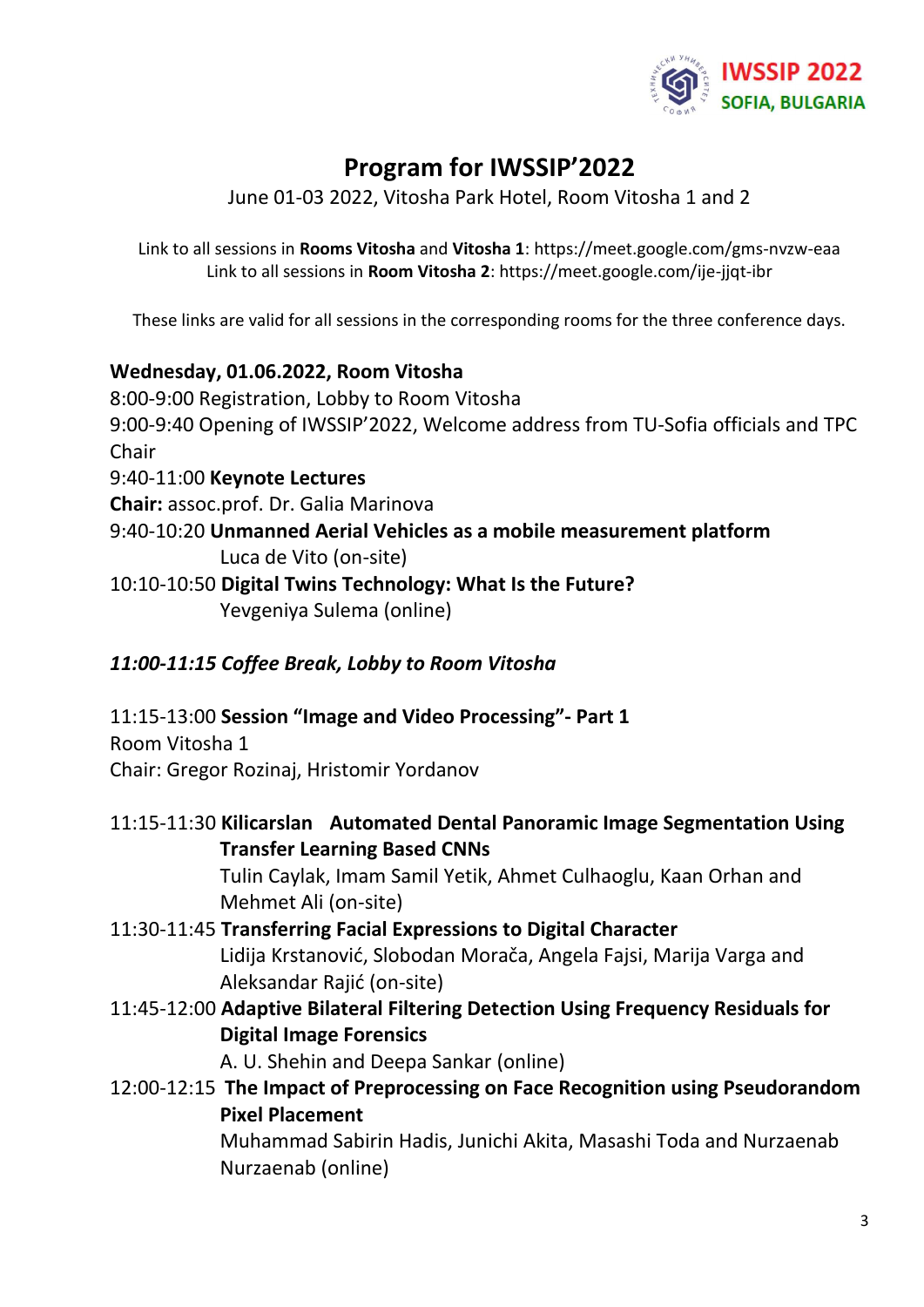

12:15-12:30 **Ensembles of fractal descriptors with multiple deep learned features for classification of histological images**

> Leonardo Henrique da C. Longo, Marcelo Z. Do Nascimento, Guilherme F. Roberto, Alessandro S. Martins, Luis Fernando S. dos Santos and Leandro A. Neves (online)

- 12:30-12:45 **Image Segmentation For Autonomous Driving Using U-Net Inception** Syed Muhammad Fasih Hussain, Syed Muhammad Hamza and Abdul Samad (online)
- 12:45-13:00 **Multidimensional Shannon entropy (H\_M) as an approach to classify H&E colorectal images**

Luiz F. S. dos Santos, Guilherme B. Rozendo, Marcelo Z. Do Nascimento, Thaína A. A. Tosta, Leonardo H. da C. Longo and Leandro A. Neves (online)

# 11:15-13:15 **Training Workshop – Part 1 "English –The right course for you"**  *Room Vitosha 2*

Lecturer: Dr. Edona Vinca, Mother Teresa University, Skopje, North Macedonia

# *13:00-14:30 Lunch in Restaurant Magiko*

# 14:30-16:30 **Session "Modern ICT in e-learning"**

Room Vitosha 1

Chair: Marsida Ibro, Gaspar Music

14:30-14:45 **Analysis of Teachers' Satisfaction with Online Learning During the COVID-19 Pandemic**

> Yaser Saleh, Nuha El-Khalili, Nesreen Otoum, Mohammad Al-Sheikh Hasan, Saif Abu-Aishah and Izzeddin Matar (online)

- 14:45-15:00 **Hybrid Learning Spaces With Immersive Audio** Robin Støckert and Aleksander Tidemann (on-site)
- 15:00-15:15 **Distance learning of programmable logic control: an implementation example**

Gašper Mušič, Simon Tomažič and Vito Logar (on-site)

- 15:15-15:30 **Student-Oriented PLC Implementation Using Raspberry Pi, PiFace Digital 2 and Codesys** Gorazd Karer (on-site)
- 15:30-15:45 **Active Learning Used for Teaching the Topic "Design of Finite Impulse Response Filters in MATLAB" in the Course "Digital Signal Processing"** Adriana Borodzhieva (online)
- 15:45-16:00 **Project-Based Learning for Teaching Diffie-Hellman Algorithm, Elgamal Variant, in the Course "Telecommunication Security"** Adriana Borodzhieva (online)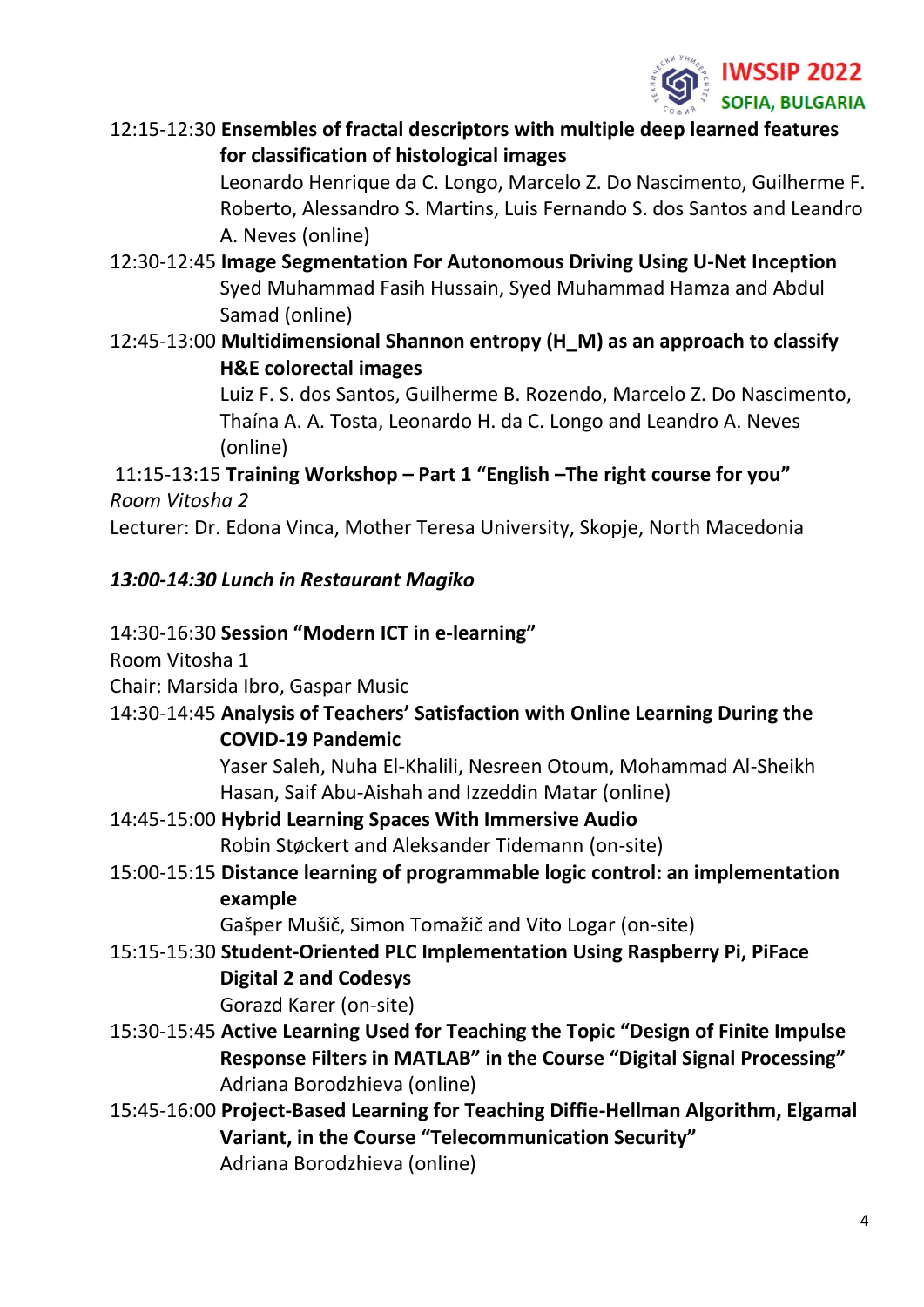

16:00-16:15 **Literature review on FPGA-based e-learning: power consumption design methodologies perspective**

Marsida Ibro and Galia Marinova (on-site)

14:30-16:30 **Training Workshop– Part 2 "**Write it right, write it Academic. Course on academic English"

*Room Vitosha 2*

Lecturer: Dr. Ratko Knezevic, University of Bihac, Bosnia and Herzegovina

# *16:30-16:45 Coffee Break, Lobby to Room Vitosha*

16:45-18:00 **Session " Machine Learning " – Part 1**

Room Vitosha 1

Chair:Simeon Tsvetanov

16:45-17:00 **PL-kNN: A Parameterless Nearest Neighbors Classifier**

Danilo Samuel Jodas, Leandro Aparecido Passos, João Paulo Papa and Ahsan Adeel (online)

17:00-17:15 **Identification of herbarium specimens: a case study with Piperaceae Giseke family**

Alexandre Kajihara, Diego Bertolini and André Luis Schwerz (online)

# 17:15-17:30 **A UAV Object Detection Benchmark for Vision-assisted Powerline Element Inspection**

Emmanouil Patsiouras, Vasileios Mygdalis and Ioannis Pitas

- 17:30-17:45 **UML Class Model Generation of Images Using Neural Networks** Irina-Gabriela Nedelcu, Anca Daniela Ionita, Stefan Alexandru Mocanu and Daniela Saru (online)
- 17:45-18:00 **Gemstone classification using ConvNet with transfer learning and finetuning**

Willian Freire, Aline Amaral and Yandre Costa (online)

18:00-18:15 **Deep Learning Image Classification for Pneumonia Detection** Simeon Tsvetanov, Teodor Boyadzhiev and Stela Dimitrova (on-site)

# 16:45-18:00 **Training Workshop – Part 3**

Lecturers-moderators:

*Room Vitosha 2*

- Dr. Ratko Knezevic, University of Bihac, Bosnia and Herzegovina
- Dr. Edona Vinca, Mother Teresa University, Skopje, North Macedonia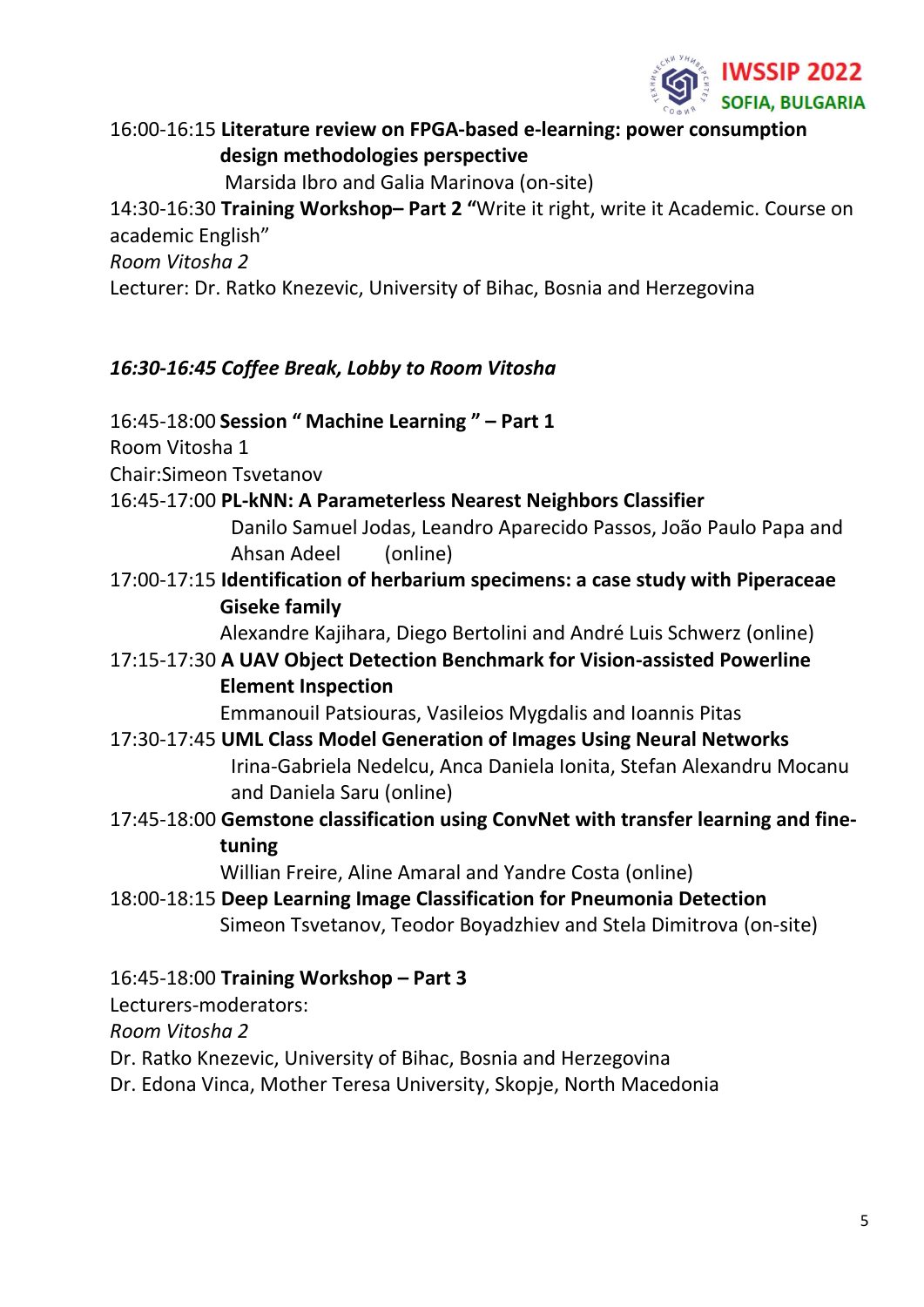

#### **Thursday, 02.06.2022**

**8:00 – 10:00 CEEPUS Workshop for the network** BG-1103-07-2223 - Modelling, Simulation and Computer-aided Design in Engineering and Management **Room of the Academic council, Rectorate of TU-Sofia, Building 1**

Chair: Galia Marinova

## 9:00-10:00 **Session "Multimedia"**

## Room Vitosha 1

Chair: Jiří Melnikov

- 9:00-9:15 **High-quality Audio Network Transmissions with Raspberry PI** Sven Ubik and Jiří Melnikov (on-site)
- 9:15-9:30 **Content-aware bitrate-based video quality assessment metric** Jelena Šuljug and Snježana Rimac-Drlje (on-site)
- 9:30-9:45 **Assessment Quality of Modify Images by CIECAM02, CAM16, CAM20u Models**

Sara Ali Alwash, Ali Ihsan Alanssari, Volodymyr Pyliavskyi, Olena Osharovska, Mykola Bermas and Artem Taran (online)

9:45-10:00 **Evaluating multimodal strategies for multi-label movie genre classification**

Marco Aurelio Deoldoto Paulino, Valéria Delisandra Feltrim and Yandre Costa (online)

## 9:00-10:00 **Session "Security" – Part 1**

*Room Vitosha 2* Chair: Rosen Miletiev

9:00-9:15 **Low-Complexity Speech Spoofing Detection using Instantaneous Spectral Features**

Arun Sankar M S, Phillip L. De Leon, Steven Sandoval and Utz Roedig (online)

- 9:15-9:30 **Pathway of applications of cyber security standards and rules in Albania** Manjola Zeneli (on-site)
- 9:30-9:45 **From Network Package Flow to Images: How to Accurately Detect Anomalies in Computer Networks**

Paulo Galego, Douglas Rodrigues, Lucas Januario, Rafał Scherer, João Papa and Kelton Costa (on-site)

9:45-10:00 **Semi-supervised novelty detection with one class SVM for SMS spam detection** 

Suleiman Yerima and Dr. Abul Bashar (online)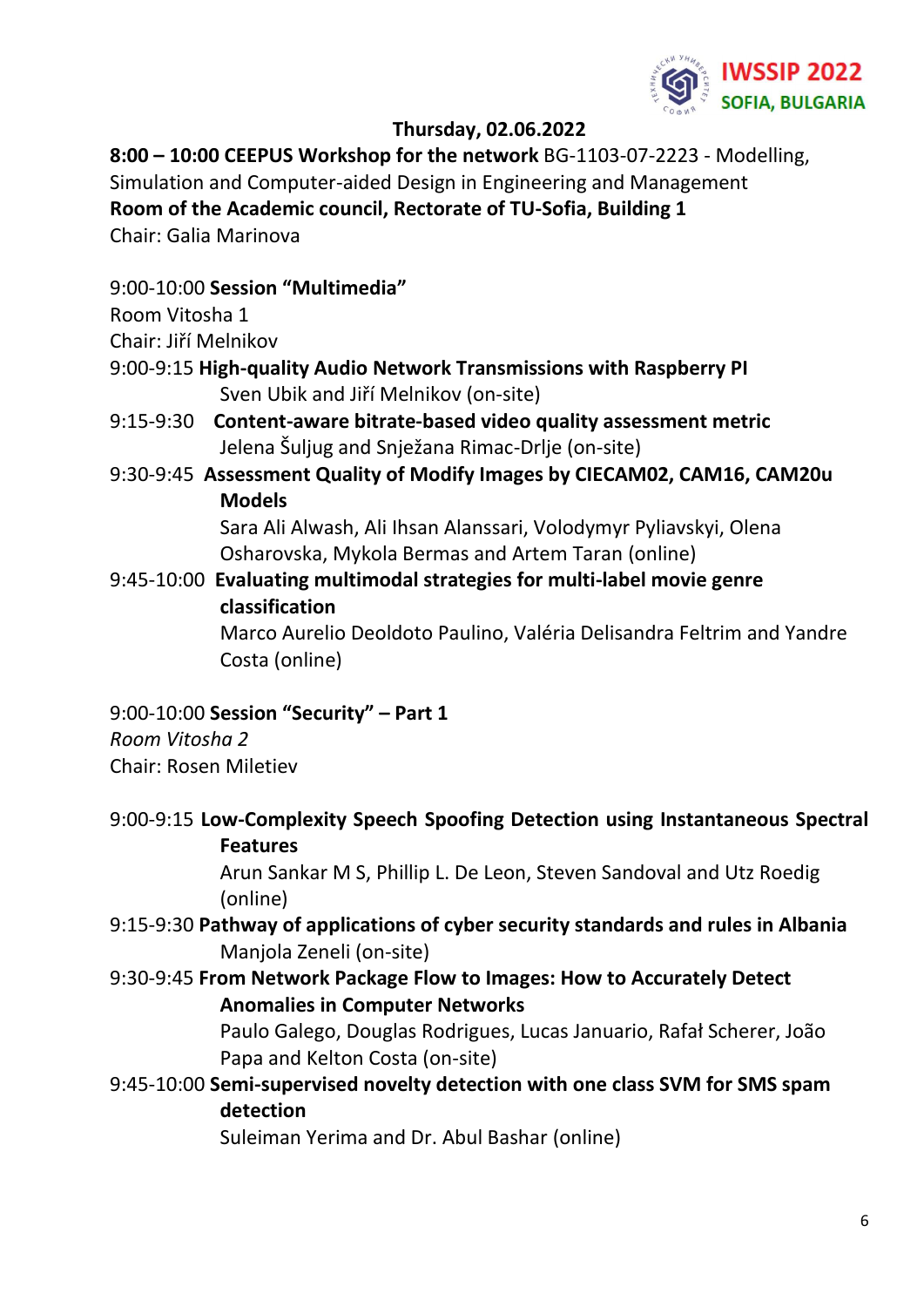

## *10:00-10:15 Coffee Break, Lobby to Room Vitosha*

10:15-11:45 **Keynote Lectures - Room Vitosha Chair:** assoc.prof. Dr. Galia Marinova 10:15-11:00 **Distinguished IEEE Lecture: Complex Networks** Ljiljana Trajkovic (on-site) 11:00-11:45 **Explainable-by-design Deep Learning** Plamen Angelov (online)

11:45-12:30 **Session "Networks"**

Room Vitosha 1

Chair: Vassil Guliashki

- 11:45-12:00 **Practical analysis on the algorithm of the Cross-Site Scripting Attacks** Blerton Abazi and Edmond Hajrizi (online)
- 12:00-12:15 **Power Line Communication for Building Automation Using Visible Light Sensing Systems**

Hristo Ivanov, Pasha Bekhrad and Erich Leitgeb (on-site)

- 12:15-12:30**Assessment of Powerline Technology based on integrated evaluation kit** Pasha Bekhrad, Kushal Madane, Hristo Ivanov, Erich Leitgeb and Yingjie Liu (on-site)
- 11:45-12:30 **Session "Security" – Part 2**

*Room Vitosha 2* Chair: Galia Marinova

11:45-12:00 **Soap messaging to provide quality of protection through Kerberos Authentication** 

Grela Ajvazi and Festim Halili

12:00-12:15 **Experimental setup for Hardware Encryption logic evaluation for elearning**

Eriselda Malaj, Marsida Ibro and Galia Marinova (on-site)

12:15-12:30 **Hardware Encryption logic on FPGA and Power Consumption** Marsida Ibro and Galia Marinova (on-site)

#### *12:30-13:30 Lunch in Restaurant Magiko*

13:30-15:00 **Session "Image and Video Processing"- Part 2** Room Vitosha 1 Chair: Snježana Rimac-Drlje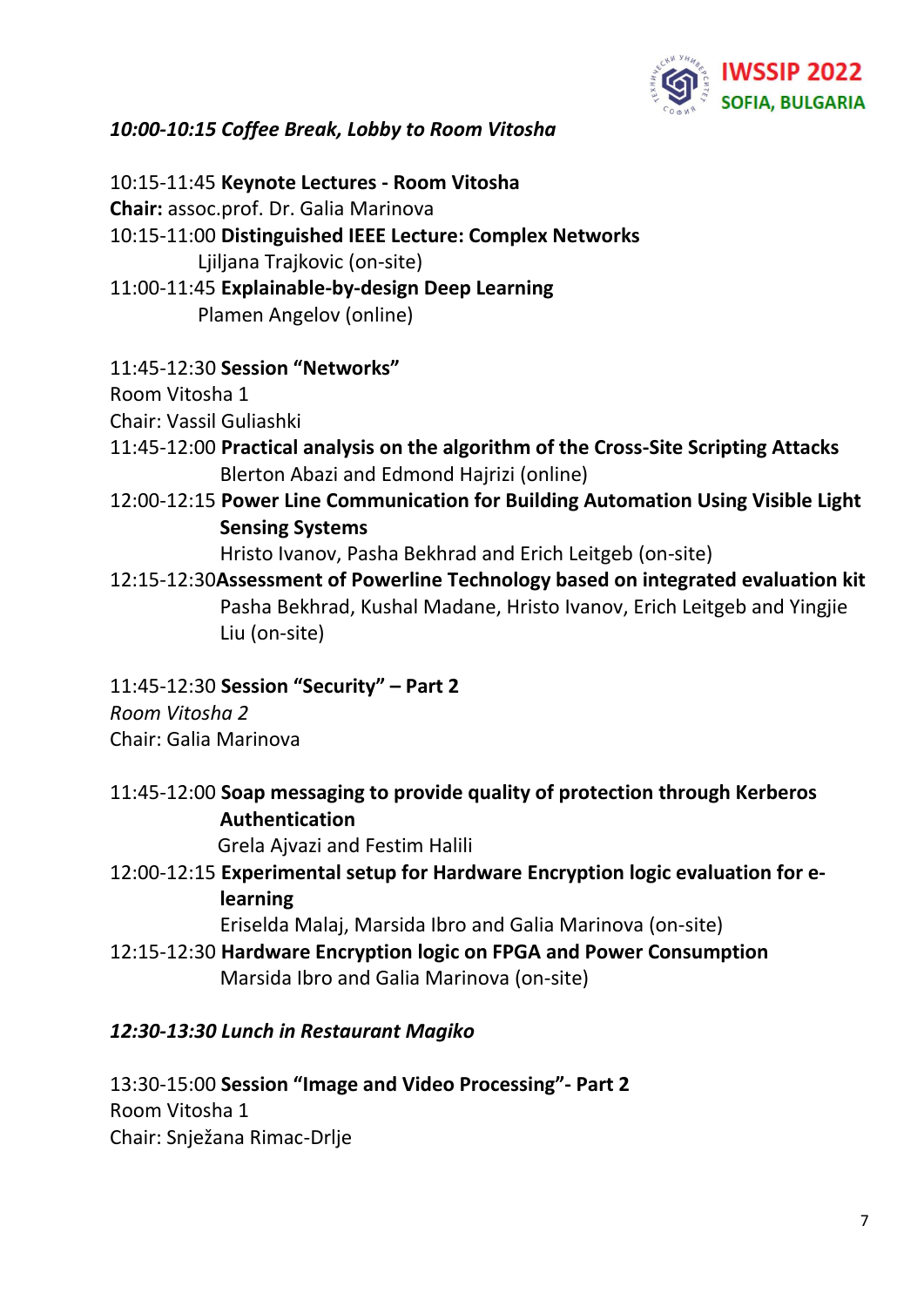

13:30-13:45 **ComplexWoundDB: A Database for Automatic Complex Wound Tissue Categorization**

> Talita Pereira, Regina Popim, Leandro Passos, Danillo Pereira, Clayton Pereira and Joao Papa (on-site)

- 13:45-14:00 **Deep Localization of Mixed Image Tampering Techniques** Robin Yancey (online)
- 14:00-14:15 **SSTRN: Semantic Style Transfer Reference Network for Face Super-Resolution**

Saghar Farhangfar, Aryaz Baradarani, Mohammad Ali Balafar and Mohammad Asadpour (online)

- 14:15-14:30 **Development of a landslide detection surveillance system** Astha Agrawal and Subrat Kar (online)
- 14:30-14:45 **Recognition of the astronomical images using the Sobel filter** Sergii Khlamov, Iryna Tabakova and Tetiana Trunova (online)
- 14:45-15:00 **Comparing image preprocessing techniques for detection of bubbles in leaks**

André Fernandes, Fernanda Passos and Aura Conci (online)

## **Session "Machine Learning"- Part 2**

Room Vitosha 2

Chair: Hristo Ivanov

13:30-13:45 **B-VPL: A Binary Volleyball Premier League optimization algorithm for Feature Selection**

Edjola Naka and Vassil Guliashki (on-site)

13:45-14:00 **Reducing the complexity of candidate selection using Natural Language Processing**

Emiliano Mankolli (on-site)

14:00-14:15 **Non-Intrusive Appliance Identification Using Machine Learning and Time Domain Features**

Hajer Alyammahi and Panos Liatsis (online)

14:15:14:30 **Classification of H&E images exploring ensemble learning with twostage feature selection**

> Jaqueline J. Tenguam, Leonardo H. C. Longo, Adriano B. Silva, Paulo R. de Faria, Marcelo Z. Do Nascimento and Leandro A. Neves (online)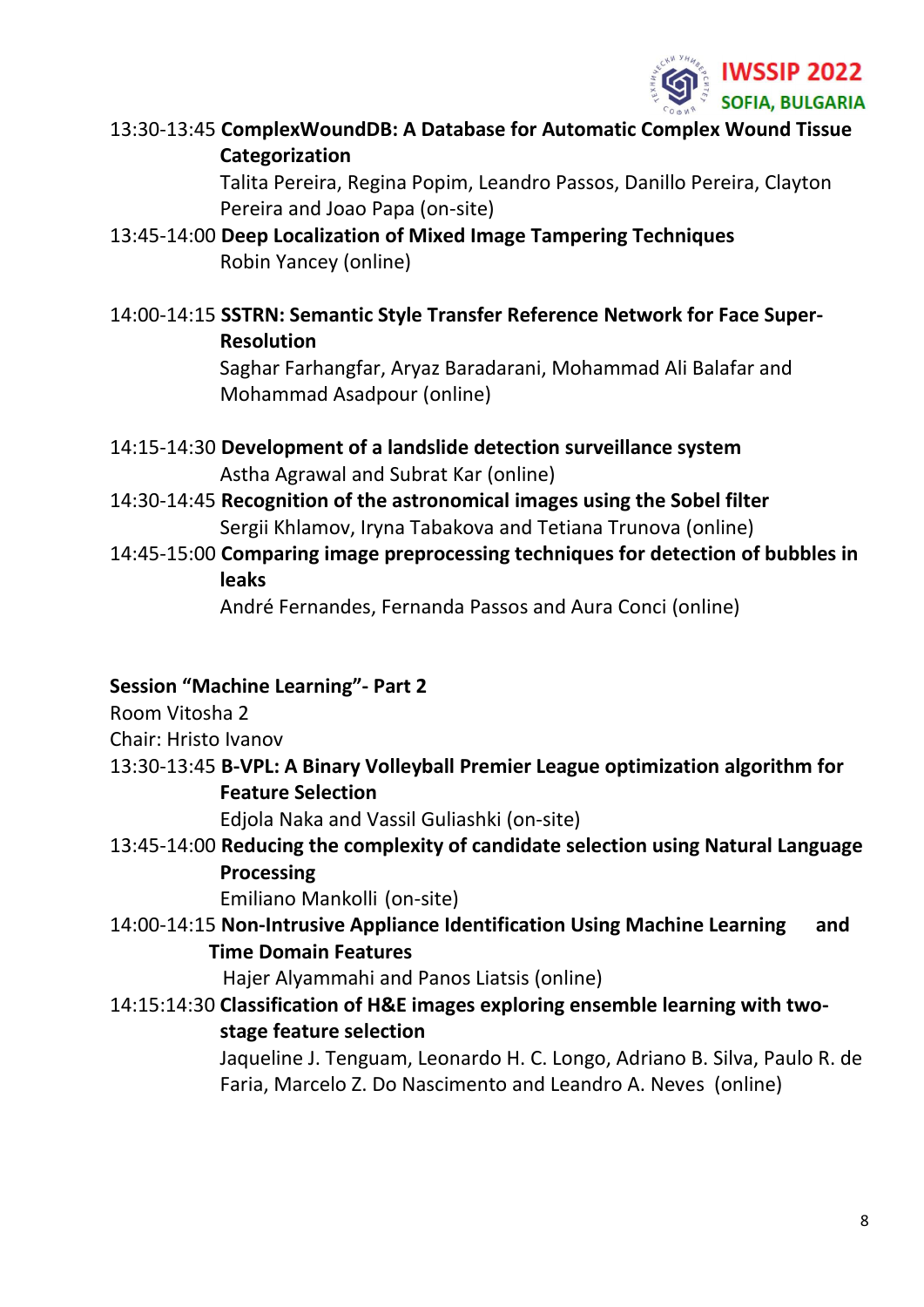

#### **Social Program for on-site participants**

| 15:00-18:00 Guided Tour in Sofia city center with a professional guide                                              |  |
|---------------------------------------------------------------------------------------------------------------------|--|
| The participants in the tour will be driven to Sofia city center by bus.                                            |  |
| Bus waiting in front of Vitosha Park Hotel                                                                          |  |
|                                                                                                                     |  |
| 15:15-17:00 Session "Image and Video Processing"- Part 3                                                            |  |
| Room Vitosha 1                                                                                                      |  |
| Chair: Alexander Bekyarski                                                                                          |  |
| 15:15-15:30 Using Thermography for Breast Cancer Neoadjuvant Treatment                                              |  |
| Adriel dos Santos Araujo, Milena H. S. Issa, Angel Sanchez, Débora C.<br>Muchaluat-Saade and Aura Conci<br>(online) |  |
| 15:30-15:45 DFU-VGG a Novel and Improved VGG-19 Network for Diabetic Foot                                           |  |
| <b>Ulcer Classification</b>                                                                                         |  |
| Francisco Das Chagas Torres dos Santos, Rodrigo de Melo Souza Veras,                                                |  |
| Elineide Silva dos Santos, Luís Henrique Silva Vogado, Márcia Ito, Andrea                                           |  |
| Bianchi and Joao Manuel R. S. Tavares (online)                                                                      |  |
| 15:45-16:00 Visual Quality Inspection of Pomegranate Crop Using a Novel Dataset                                     |  |
| and Deep Learning                                                                                                   |  |
| Avraam Koufatzis, Eleni Vrochidou and George Papakostas                                                             |  |
| 16:00-16:15 A semi-automatic approach for quantitative analysis of histological                                     |  |
| images                                                                                                              |  |
| Sérgio Silva Jr., Mateus Carvalho, Celso Calomeno, Julio Cesar Polonio,                                             |  |
| Franklin César Flores, Jaqueline Rinaldi and Yandre Costa (online)                                                  |  |
| 16:15-16:30 Mitigating the Effects of Class Noise Using Two-Level Filtering Learner                                 |  |
| Algorithm                                                                                                           |  |
| Eman Allogmani and Darsana Josyula (online)                                                                         |  |
| 16:30-16:45 The astronomical object recognition and its near-zero motion detection                                  |  |
| in series of images using in situ modeling                                                                          |  |
| Sergii Khlamov, Vadym Savanevych, Iryna Tabakova and Tetiana Trunova                                                |  |
| (online)                                                                                                            |  |
|                                                                                                                     |  |
|                                                                                                                     |  |

15:15-16:30 **Session "Signal Processing. Speech and Audio Processing"** Room Vitosha 2 Chair: Zdravka Simeonov

15:15-15:30 **Investigation for the Need of Traditional Data-Preprocessing when Applying Artificial Neural Networks to FMCW-Radar Data**

Jakob Valtl, Javier Mendez, Gianfranco Mauro, Antonio Cabrera and Vadim Issakov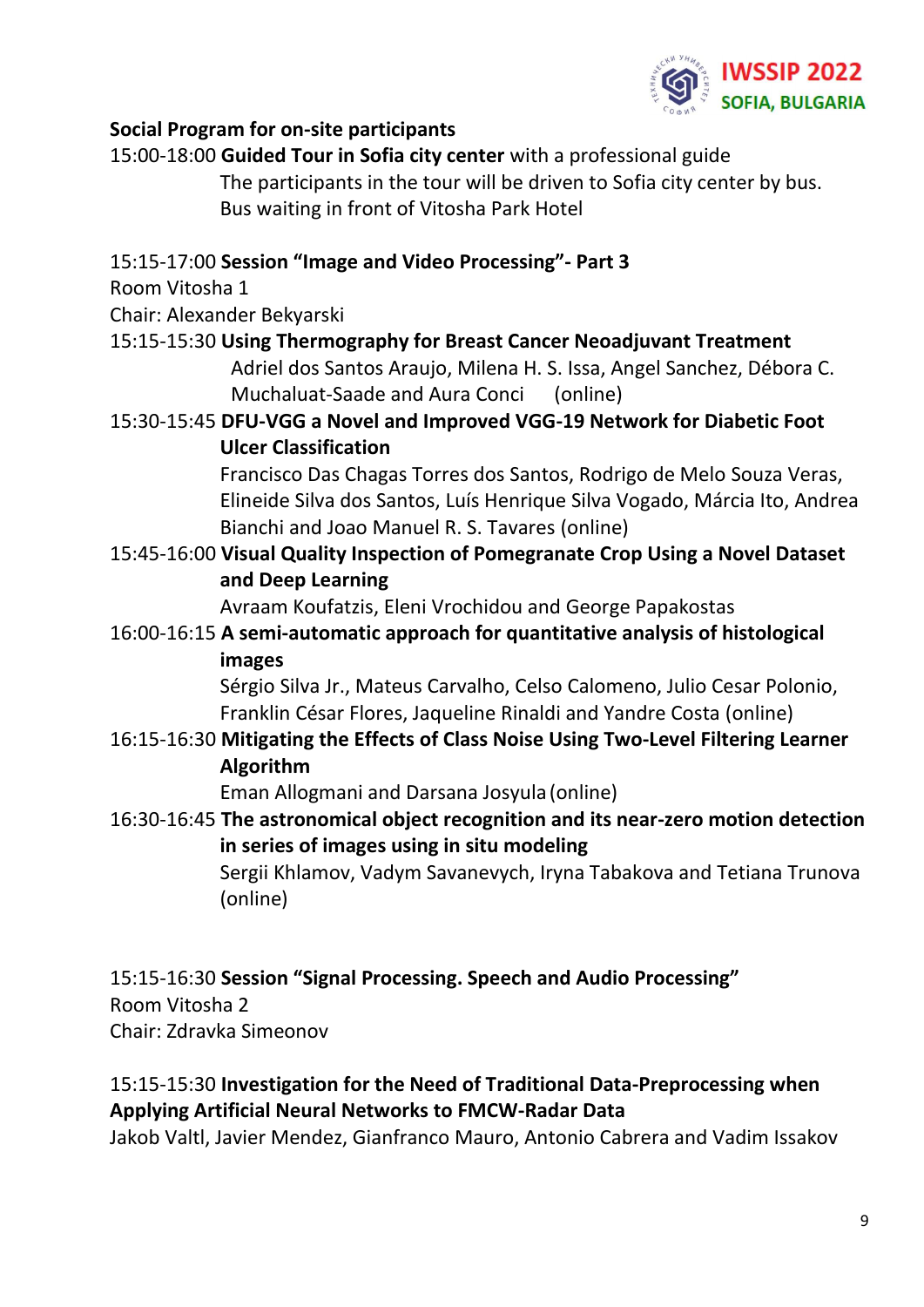

## 15:30-15:45 **Performances Comparison between Low Density Parity Check Codes and Polar Codes**

Adriana-Maria Cuc, Cristian Grava, Florin Lucian Morgoș and Traian Adrian Burca 15:45-16:00 **Efficient Deep Model Training for Coordinated Beam-Forming in mmWave Communications**

Ilias Nikas, Christos Mavrokefalidis and Kostas Berberidis

## 16:00-16:15 **An Approach for Coefficients Optimization in Adaptive Filter Signal Equalization**

Vassil Guliashki and Galia Marinova

## 19:30-24:00 **Gala Dinner in the Restaurant Toscana in Vitosha Park Hotel**

https://www.vitoshaparkhotel.com/restorant-toskana/ with Live Bulgarian Folklore program, Music and DJ.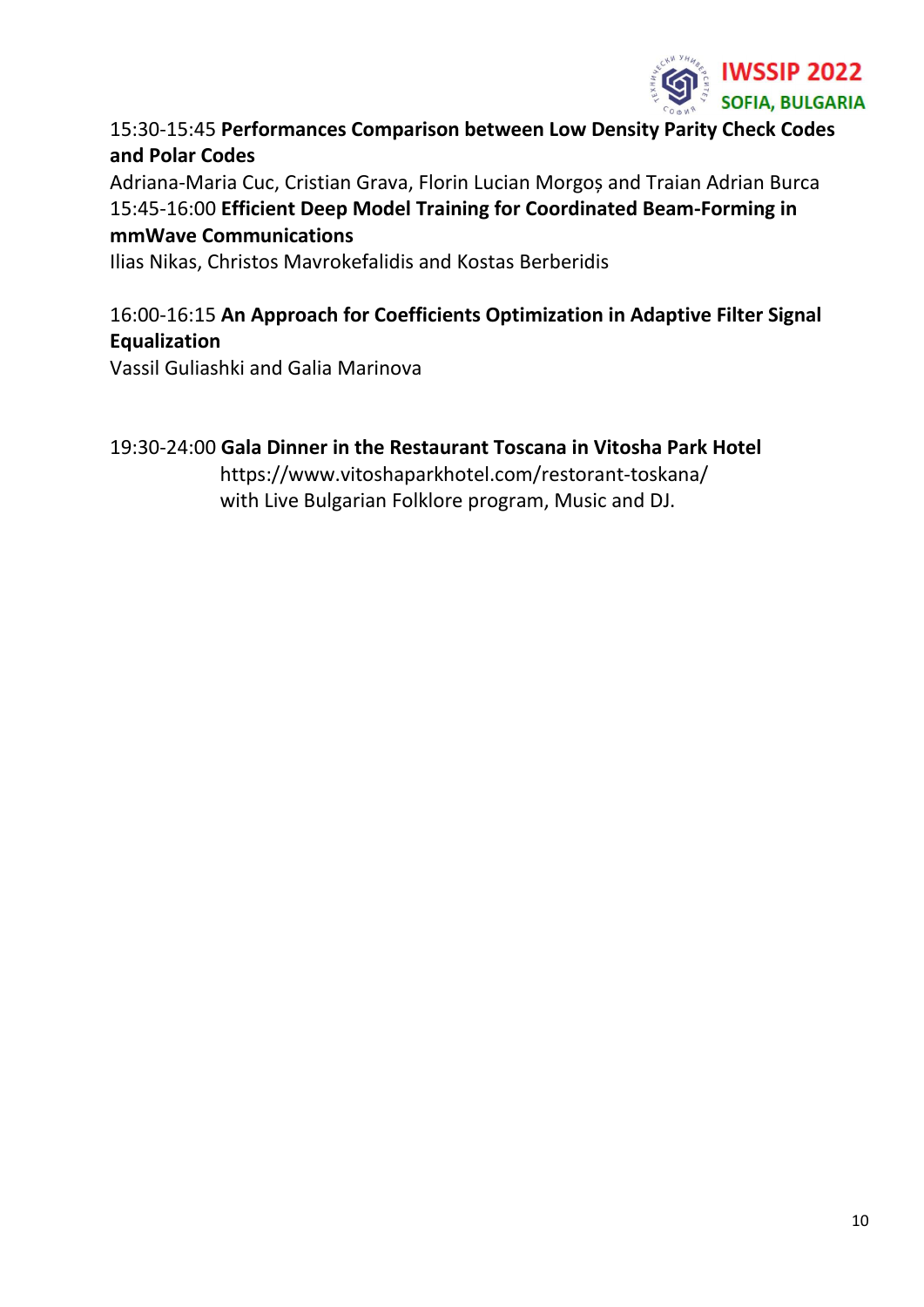

**Friday, 03.06.2022, Room Vitosha**

**8:00-10:30 Room Vitosha 1**

8:00-9:30 **Session "Wireless Communications"**

## **Room Vitosha 1**

Chair: Vassil Guliashki

8:00-8:15 **Performance Optimization of 6LoWPAN Systems for RF AMR System Using Turbo and LDPC Codes**

Mehmet Lafcı and Özgür Ertuğ (online)

8:15-8:30 **Energy consumption management under quality-of-service constraints in the context of small cell networks**

Mohamad Younes and Yves Louet (online)

- 8:30-8:45 **Interference management for better coverage of future cellular networks** Mohamad Younes and Yves Louet (online)
- 9:00-9:15 **Near Optimal Joint Switched Beamforming and User Pairing for MISO Communication System**

Youssef Fakih (online)

# 9:15-9:30 **LoRaWAN Smart City Applications**

Atanas Kostadinov and Krassimir Kolev (online)

# 9:30-10:30 **Special Session on Small Scale Smart Sustainable Systems – 5S Room Vitosha 1**

Chair: Edmond Hajrizi

- 9:30-9:45 **UBT 5S (Small Scale Smart Sustainable System) – Invited lecture** Edmond Hajrizi (on-site)
- 9:45-10:00 **Data augmentation techniques for expanding the dataset in the task of image processing**

Blerina Rrmoku, Edmond Hajrizi and Besnik Qehaja (on-site)

- 10:00-10:15 **Image Analysis of Water Level using Remote Sensing** Behar Haxhismajli, Edmond Hajrizi and Besnik Qehaja (on-site)
- 10:15-10:30 **5G Network Deployment at UBT: Features, Capabilities and Challenges** Xhafer Krasniqi, Betim Gashi, Osman Osmani and Edmond Hajrizi (onsite)

# **8:00-10:30 Room Vitosha 2**

**8:00-8:45 Special Session on Remote Sensing and Human Machine Interface** Chair: Dusan Gleih

8:00-8:15 **An approach to EEG based BCI for motor imagery using time-frequency representation and CNN**

Žofia Rohutná and Radoslav Vargic (on-site)